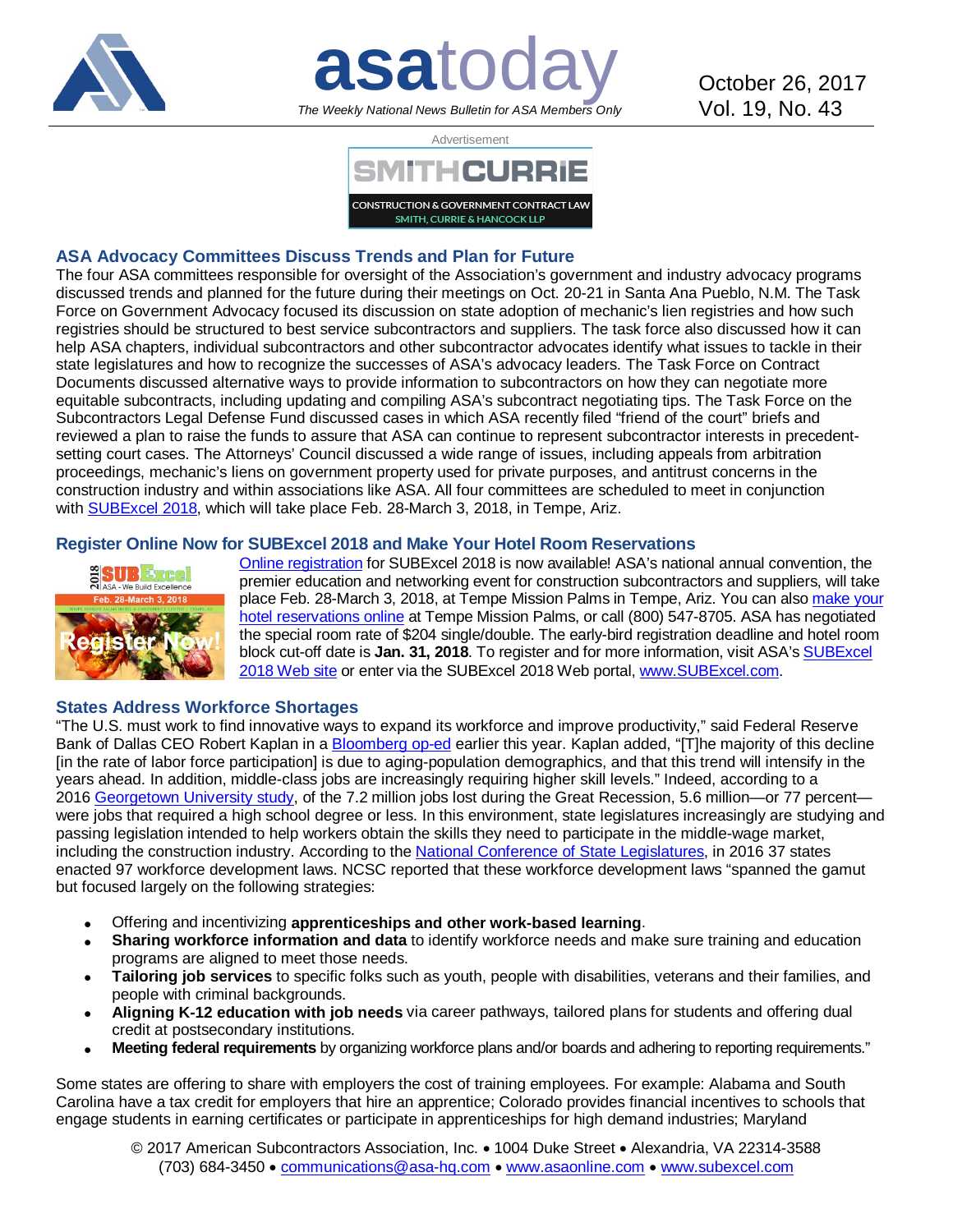established a program to offset the costs of hiring apprentices in the construction industry; and Rhode Island reimburses employers up to \$5,000 annually for apprentice training costs. See the NCSL report for information on your state's laws. "These laws certainly can spur workforce development," said ASA Chief Advocacy Officer E. Colette Nelson. "Ultimately, however, construction employers must invest their own resources in workforce development, including hiring apprentices; providing employees with specialized training; and working with local high schools, technical schools and community organizations to develop training programs to fill their needs."

## **OSHA Issues Enforcement Guidance for Now Effective Silica Rule**

On Oct. 19, the Occupational Safety and Health Administration issued a [memorandum](http://bit.ly/2ldvy9m) to OSHA's regional administrators intended to help them enforce the agency's rule on crystalline silica in the construction industry. OSHA has been enforcing the Respirable Crystalline Silica in Construction standard since Sept. 23. However, for the first 30 days, OSHA offered compliance assistance in lieu of enforcement for those employers who were making good faith efforts to comply with the silica standard. Effective Oct. 23, OSHA began fully enforcing the standard with respect to construction. The new memorandum highlights some of the requirements of the OSHA rule, but does not provide guidance on all the standard's provisions. The attachments provide inspection and citation guidance; as well as flow charts to assist with evaluating employers' control methods. The memo also says that OSHA is in the process of developing a final compliance directive.

# **The Foundational Logic of Zero Injury**

The [National Academy of Construction](http://bit.ly/2h8kh5L) has urged construction leaders to embrace the operational concept of "achieving Zero Injury" as a corporate safety performance norm. NAC offers the following safety precepts on which the Zero Injury safety concept is based:

- 1. Know that the fact injuries occur does not mean that injuries must occur; all injuries are preventable.
- 2. View the objective of Zero Injury outcome as a commitment, not a target or goal. There is a difference.
- 3. Understand there are many reasons injuries occur, but only one cause, which is always linked to some form of at-risk behavior.
- 4. Ensure all employees make a commitment to avoid all at-risk behaviors.
- 5. Accept that committing to Zero Injury is not saying there will never be another injury, but that another injury is never wanted.
- 6. Know employees will fully support a company's Zero Injury efforts since no employee nor their families want an injury to occur to anyone.
- 7. Acknowledge that safety has always been about working more hours without injury. It is clear that Zero Injury is statistically possible.
- 8. Recognize that an informed construction leader's job is simply to apply the Zero Injury research of the Construction Industry Institute to redefine a company's longest string of hours worked at Zero Injury.
- 9. If Zero Injury is not your heart's desire for a safety outcome, then what is?

According to NAC, these statements give insight into how to begin the process that yields in Zero Injury outcomes. The Zero Injury precepts assist individuals in forming their foundational safety beliefs. The NAC is a professional society of 200 construction leaders honored for their distinguished contributions to the industry. The NAC's white papers on safety are available a[t http://www.naocon.org/research/.](http://www.naocon.org/research/)

# **FASA Resource Answers Questions About Pay-If-Paid**

"Pay-if-paid" contract clauses can cause big problems for unpaid construction subcontractors and suppliers. Such clauses specify that a subcontractor or material supplier will not be paid for the work it performed or the supplies or services it provided "if" the general contractor doesn't receive payment from the project owner. Pay-if-paid is not enforceable in all circumstances, however, and the Foundation of ASA'[s Contingent Payment Clauses in the 50 States](http://bit.ly/2owsnLy) helps subcontractors and suppliers understand their risk. "This resource is of tremendous business value to subcontractors and suppliers, who need to know the risk of pay-if-paid," said ASA Chief Advocacy Officer E. Colette Nelson. "Pay-if-paid is enforceable in some but not all states, and the states in which pay-if-paid is enforceable differ as to when a contract clause creates a true 'condition precedent to payment' threatening the right of unpaid subcontractors to be paid for satisfactory work." *Contingent Payment Clauses in the 50 States* explains for each state (plus the District of Columbia and the U.S. Virgin Islands):

- Whether a "pay-if-paid" clause will be enforced in that state if it is unambiguously drafted.
- Whether the state distinguishes between "pay-if-paid" and "pay-when-paid" provisions.
- Whether "pay-when-paid" clauses allow a contractor in the state to only delay payment to its subcontractors for a reasonable time.
- Key statutes and cases that describe the state's position on contingent payment clauses.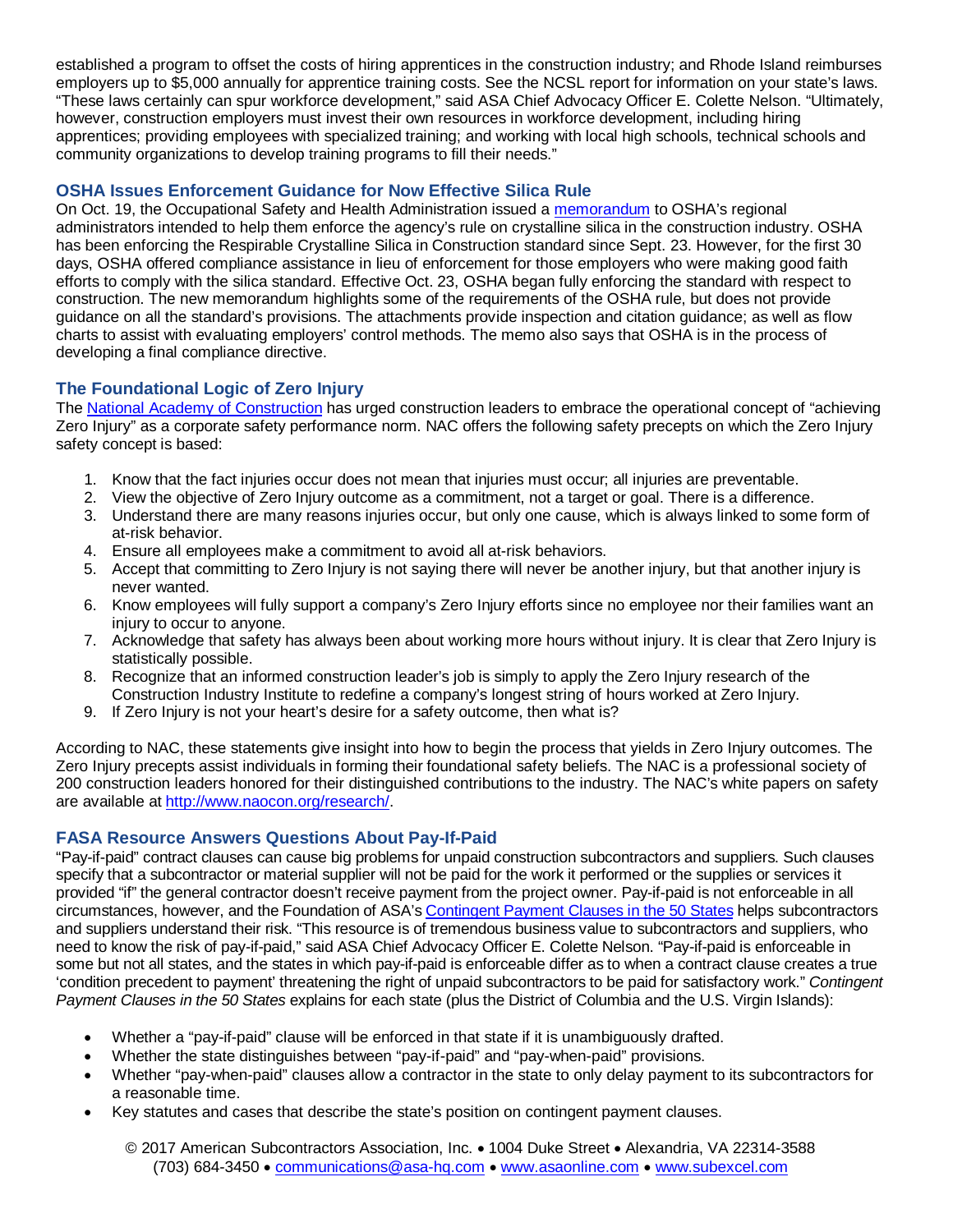The ASA-member law firm and ASA general counsel, Kegler, Brown, Hill and Ritter, Columbus, Ohio, prepared the manual, which contains contributions from construction attorneys from across the country. The manual is available to ASA members as a downloadable PDF document under ["Contracts and Project Management"](http://bit.ly/1b9Uwt7) in the Member Resources section of the ASA Web site.

## **Documentation: The Importance of Photos and Videos**

The old saying that "a picture is worth a thousand words" is applicable to construction. A subcontractor should take quality progress photos at regular intervals, even daily, to illustrate the working conditions, damage to work, problems and progress as the job evolves. Delay factors should be photographed and identified. Videos also are useful. Use the cameras in smartphones and tablets to photograph problems and delays before they are covered or become difficult to recognize. Make sure to also document the date the photograph was taken, who took it, and what the photograph is intended to depict. Photographs and videos are very powerful pieces of evidence of what took place during construction. They can be very persuasive in settling a claim.

### **Using Drones in Construction? Attorneys Explain What You Need to Know in New FASA Video**



In a new FASA video-on-demand, attorneys Brian Esler, P.C., and Seth Row, Miller Nash Graham & Dunn, LLP, explain what subcontractors need to know about using drones legally on the construction job, including the new FAA regulations on drone use, and what steps to take to minimize risks from drone use, including insurance traps for the unwary. ["Using Drones: What Subcontractors Need to](http://bit.ly/2yOVSf9)  [Know"](http://bit.ly/2yOVSf9) (Item #8115) is \$65 for ASA members and \$95 for nonmembers. For more on drones, read ["Drones—Coming Now to a Construction Site Near You"](http://bit.ly/2xYduVs) by Esler and Row in the May 2017 edition of *The Contractor's Compass*.

### **Contract Changes and Claims: Performance Phase, Part 2**

A project schedule should be a dynamic device that changes to reflect the realities of the project. During performance, the subcontractor must carefully monitor all schedule revisions or updates, and all changes, conditions or occurrences which directly, indirectly, or even potentially affect its performance. Such alterations potentially impact the subcontractor's work and entitlement to more money and extensions of time. However, entitlement depends upon timely response which first requires prompt recognition of schedule impacts. To regularly monitor and evaluate schedule updates, the subcontractor should set up a schedule system which can:

- Identify the impact, or even the potential for impact, of all project changes, changed conditions or other schedule disruptions.
- Assess the impact on the sequence and duration of the subcontractor's own planned activities.
- Determine whether and to what extent the overall duration of the subcontractor's work on the project will be extended.
- Measure the secondary impact on the cost of performance, considering longer durations, changed sequences, compressed activities, and other inefficiencies resulting from the schedule disruption.
- Respond appropriately and as required contractually with proper notifications of delay and requests for time extensions or other adjustments.

ASA's [Contract Changes and Claims](http://bit.ly/1CRsZuK) is a series of articles providing tips for the management of changes and changed conditions and how to realize full adjustment to the contract price or contract time.

### **More and More Trades Recognizing Importance of 'Lean' by Participating in 2017 LCI Congress**

More than 1,500 people—210 of which were construction trade partners—participated in the Lean Construction Institute's 19th LCI Congress Oct. 16-20 in Anaheim, Calif. The theme, "Capture and Leverage the Lean Advantage," recognized

that the individuals and organizations that attended the Congress would share, and learn, how by leveraging Lean culture and processes, they could provide better service to their clients, become leaders in innovation, enhance profitability, and create a more integrated and engaging workplace. "Lean best practices embody the six Lean tenets of respect for people, optimize the whole, generate value, eliminate waste, focus on flow, and continuous improvement," said 2017 LCI Congress Chair Greg Zinberg, vice president, Clark Construction Group, Los Angeles, Calif. Trade partners and all stakeholders involved in Lean benefit from the collaborative environment ILPD produces. The LCI Congress included design and construction participants who understand the unique challenges that reveal themselves as a project takes shape. "I am always interested in